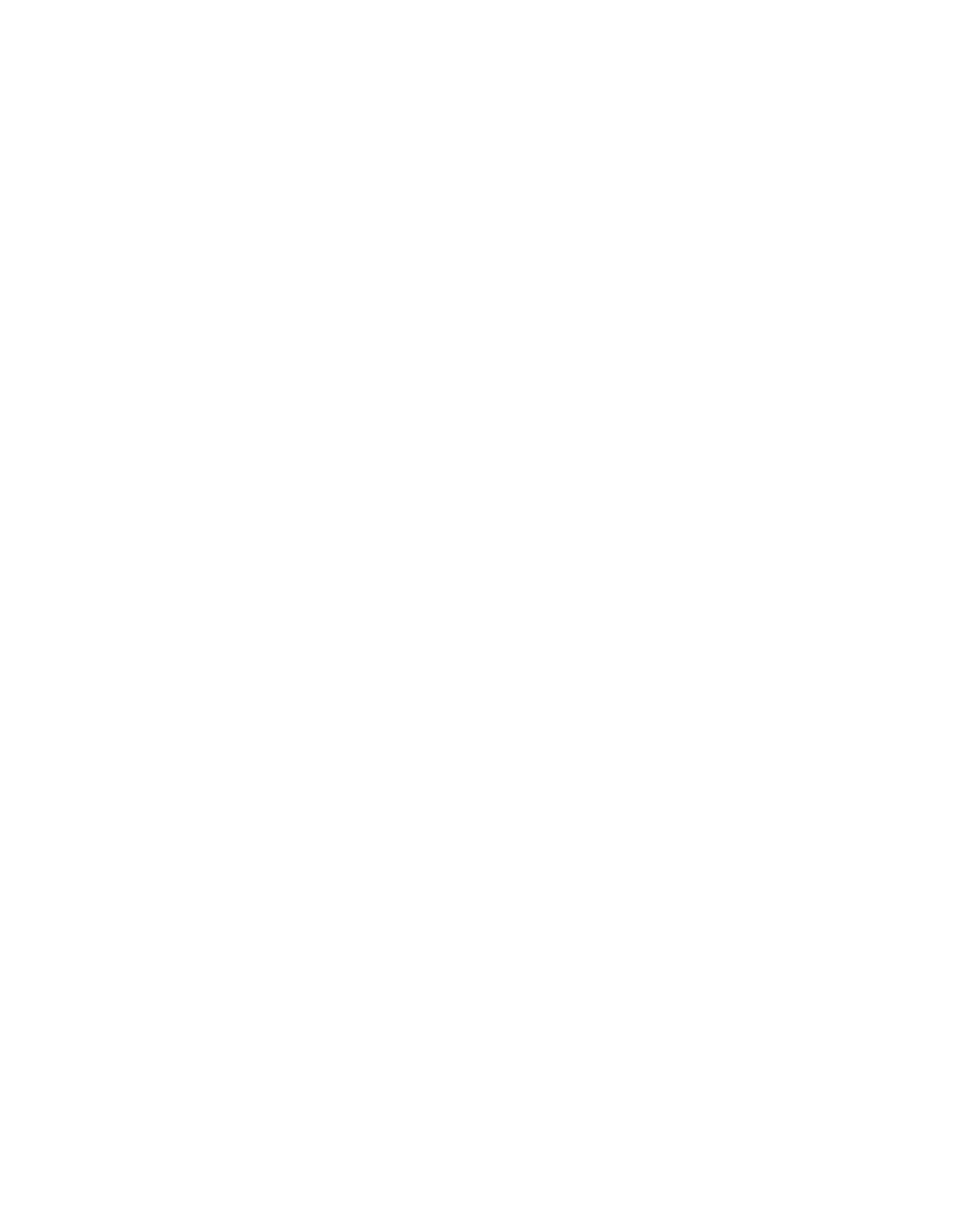#### THE HEALTH FINANCE AND GOVERNANCE PROJECT

The Health Finance and Governance (HFG) Project works to address some of the greatest challenges facing health systems today. Drawing on the latest research, the project implements strategies to help countries increase their domestic resources for health, manage those precious resources more effectively, and make wise purchasing decisions. The project also assists countries in developing robust governance systems to ensure that financial investments for health achieve their intended results.

The HFG project (2012-2018) is funded by the U.S. Agency for International Development (USAID) and is led by Abt Associates in collaboration with Avenir Health, Broad Branch Associates, Development Alternatives Inc., the Johns Hopkins Bloomberg School of Public Health, Results for Development Institute, RTI International, and Training Resources Group, Inc. The project is funded under USAID cooperative agreement AID-OAA-A-12- 00080.

To learn more, visit **www.hfgproject.org**

#### THE USAID APPLYING SCIENCE TO STRENGTHEN AND IMPROVE SYSTEMS PROJECT

The USAID Applying Science to Strengthen and Improve Systems (ASSIST) Project is a five-year cooperative agreement of the Office of Health Systems of the USAID Global Health Bureau designed to improve health and social services in USAID-assisted countries, strengthen their health systems, and advance the frontier of improvement science. URC's global partners for USAID ASSIST include: EnCompass LLC, FHI 360, Harvard T. H. Chan School of Public Health, HEALTHQUAL International, Initiatives Inc., Institute for Healthcare Improvement, Johns Hopkins Center for Communications Program, WI-HER, LLC, and the World Health Organization Department of Service Delivery and Safety. The project is funded under USAID cooperative agreement AID-OAA-A-12-00101.

To learn more, visit www.**usaidassist.org**

**Submitted to:** Scott Stewart, Agreement Officer Representative, HFG project Jodi Charles, Senior Health Systems Advisor Lisa Maniscalco, Agreement Officer Representative, ASSIST project Office of Health Systems Bureau of Global Health USAID/Washington

**Recommended Citation:** The Health Finance and Governance and USAID ASSIST Projects, May 2018. A Consensus Statement on Strengthening Governance to Improve the Quality of Health Service Delivery. Bethesda, MD: Health Finance and Governance Project, Abt Associates.

*This statement was made possible by the generous support of the American people through USAID. The contents are the responsibility of Abt Associates and University Research Co., LLC and do not necessarily reflect the views of USAID or the United States Government.*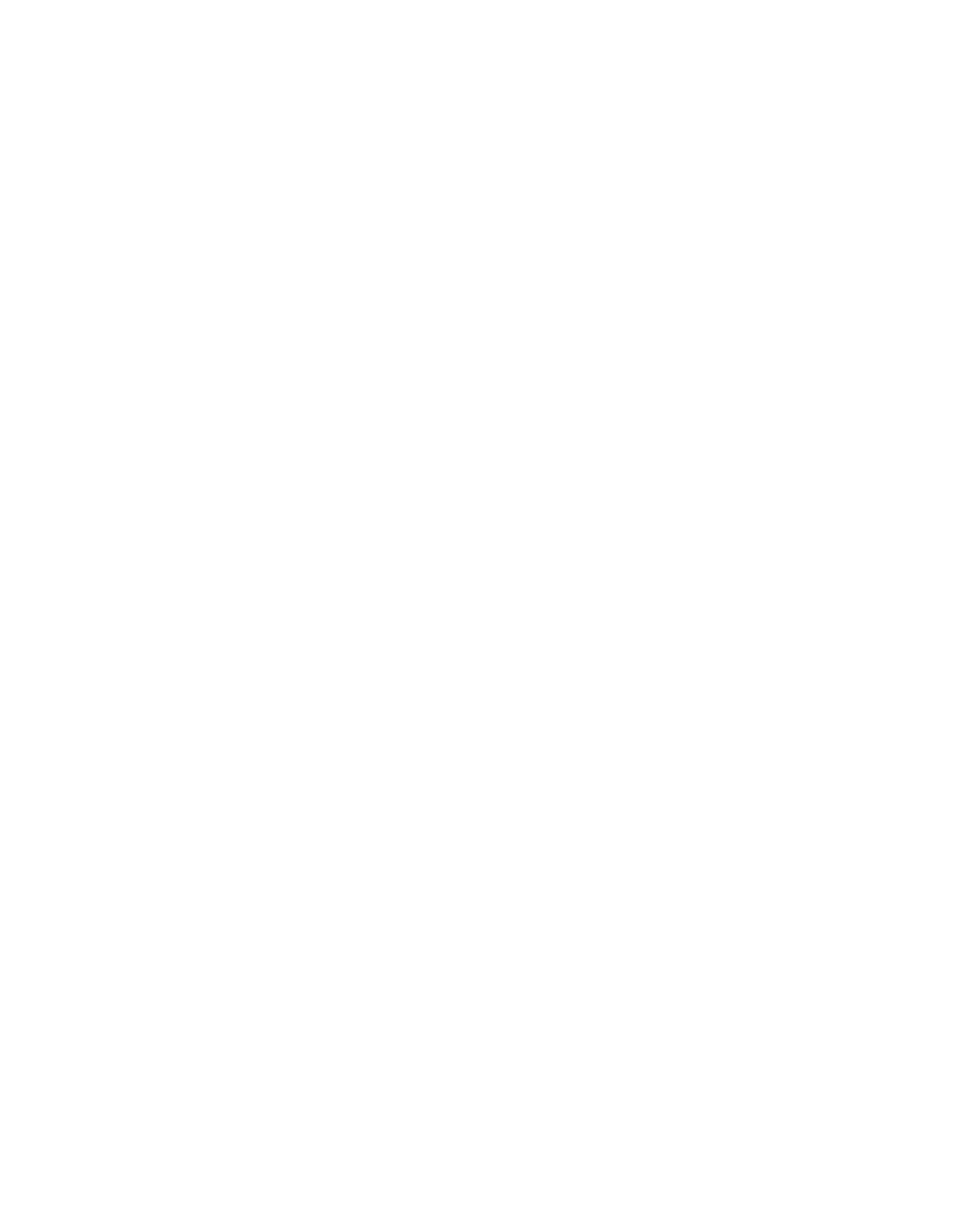## **1** Strengthening Governance to Improve the Quality of Health Service Delivery



#### GOOD GOVERNANCE IS CRITICAL TO ENSURING QUALITY OF HEALTH CARE

Governance of quality in health care includes the stewardship and capacity to transparently and responsively direct health systems resources, performance, and stakeholder participation toward delivering quality health care. Quality health care is effective, evidence-based, efficient, accessible, timely, people-centered, equitable, and safe, continually improving health outcomes and strengthening health systems<sup>1</sup>. Governance impacts the quality of health service delivery both directly and indirectly<sup>2</sup>. Practitioners and policy makers understand this connection both intuitively and from experience, and a growing body of data supports this awareness. Specifically, a direct link has been found between higher levels of corruption; weaker institutional structures; lack of policies, regulations, use of data and non-government stakeholder engagement and lower levels of health impact associated with resources directed for health<sup>3</sup>. This knowledge, and a vision of improvement of quality through stronger governance, compel policymakers to improve policy levers and governance capacity and extend beyond improving health outcomes to the well-being of the population. Critical elements in governing for quality must be in place even in resource-constrained

l

<sup>1</sup> [http://www.who.int/maternal\\_child\\_adolescent/topics/quality-of-care/definition/en/](http://www.who.int/maternal_child_adolescent/topics/quality-of-care/definition/en/) (accessed 7 February 2018)

<sup>2</sup> Cico A, Nakhimovsky S, Tarantino L, Ambrose K, Basu L, Batt S, Frescas R, Laird K, Mate K, Peterson L, Sciuto C, Stepka R. 2016. Governing quality in health care on the path to UHC: a review of 25 country experiences. Bethesda, MD: Health Finance & Governance Project, Abt Associates; and Holmberg, S., & Rothstein, B. (2011). Dying of corruption. *Health Economics, Policy and Law, 6*(4), 529-547. doi:10.1017/S174413311000023X

<sup>3</sup> Makuta I, O'Hare B. (2015) "Quality of governance, public spending on health and health status in Sub Saharan Africa: a panel data regression analysis." *BMC Public Health;* 15:932;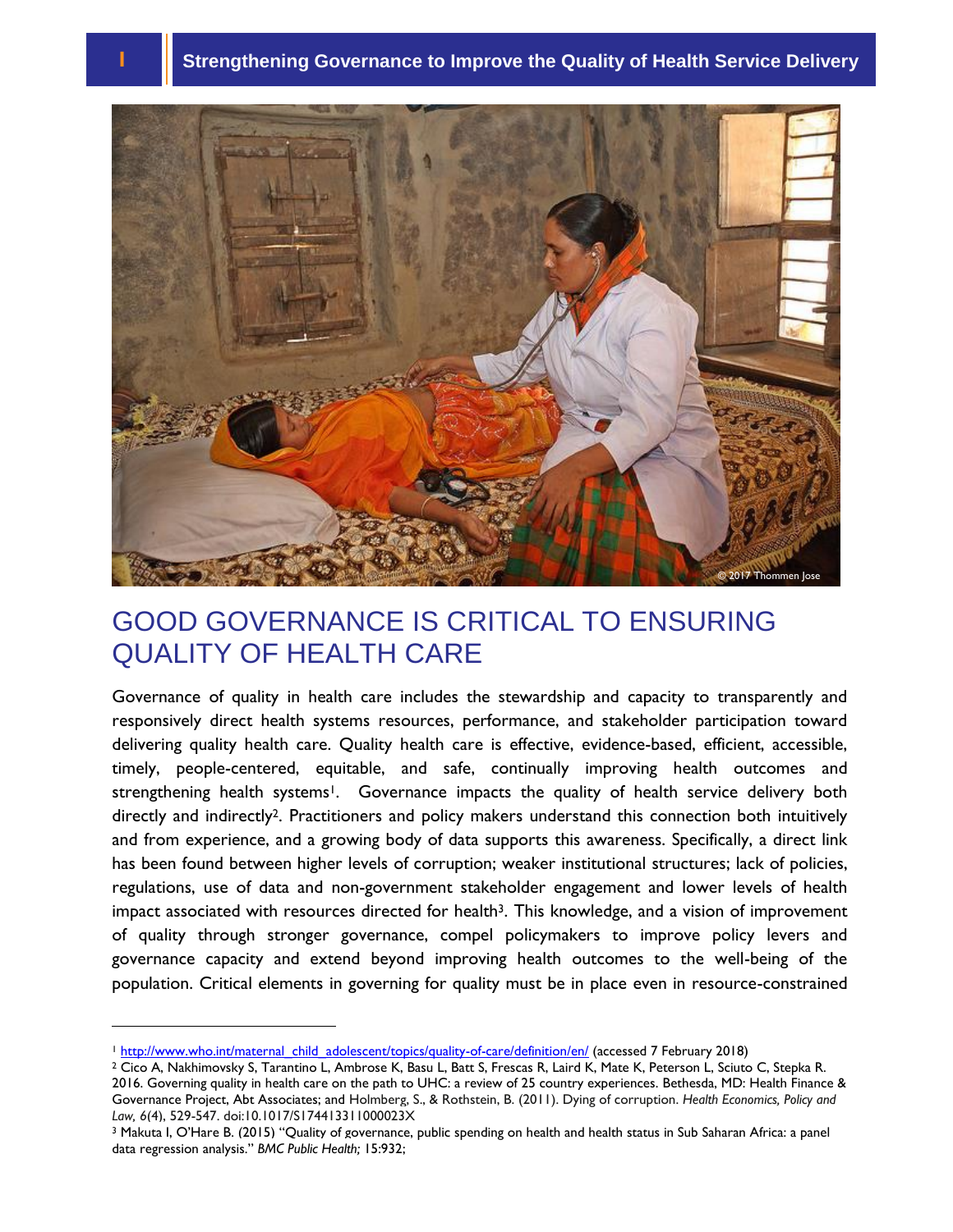settings to ensure and improve health care, ideally within a Universal Health Coverage (UHC) framework, ensuring affordable, accessible, quality care. Strong governance allows for faster, sustainable and more complete achievement of national and global health goals.

#### THE PURPOSE OF THIS CONSENSUS STATEMENT

The Consensus Statement on Strengthening Governance to Improve the Quality of Health Service Delivery ("the Statement") was conceived and drafted by participants at the 2nd Governing to Improve Quality workshop (August 9-11, 2017) with inputs provided by a virtual community of practice (COP) for governance for quality health care, comprised of 14 country representatives from four continents, development partners and international

*Quality of care should be prioritized and governance has an impactful role in ensuring and improving health care quality.*

institutions4. This Statement recognizes that in a nations' pursuit of UHC and the Sustainable Development Goals (SDGs), quality of care should be prioritized, and that governance has an impactful role in ensuring and improving health care quality. It was developed to provide guidance to policy-makers, government ministries, the global health community, front-line health workers, and the general public on the importance, challenges and opportunities for strengthening governance to improve quality of health care. The Statement proposes a common definition of governance for quality, and describes how governance impacts quality of care directly and unambiguously. It documents the journey of governing for improvements in health outcomes and proposes priority actions to establish and improve governance strategies, actions, and roles and relationships to strengthen health quality. Finally, the Statement identifies opportunities for increased critical investments to create the enabling conditions to allow for more successful governance to improve and ensure quality of care.

#### STAKEHOLDERS AND ACTORS MUST BE EFFECTIVELY ENGAGED AT ALL LEVELS

l

Stakeholders and actors must be effectively identified, engaged, and coordinated at all levels of the health system, for responsive, accountable, transparent governance structures that ensure quality health care. Sustained - ideally institutionalized - engagement of various stakeholders and actors in policy, planning, implementation (including course-correction as needed), and monitoring of quality health service delivery is essential for achieving understanding, consensus and allegiance to the goals, strategies, and actions needed to improve and maintain quality care. Stakeholders include government agencies (health and non-health ministries, sub-national government offices); service

<sup>4</sup> Ferguson, S. (2018) Global Community of Practice convenes on strengthening governance for improving and assuring quality health care. Bethesda, MD: Health Finance & Governance Project, Abt Associates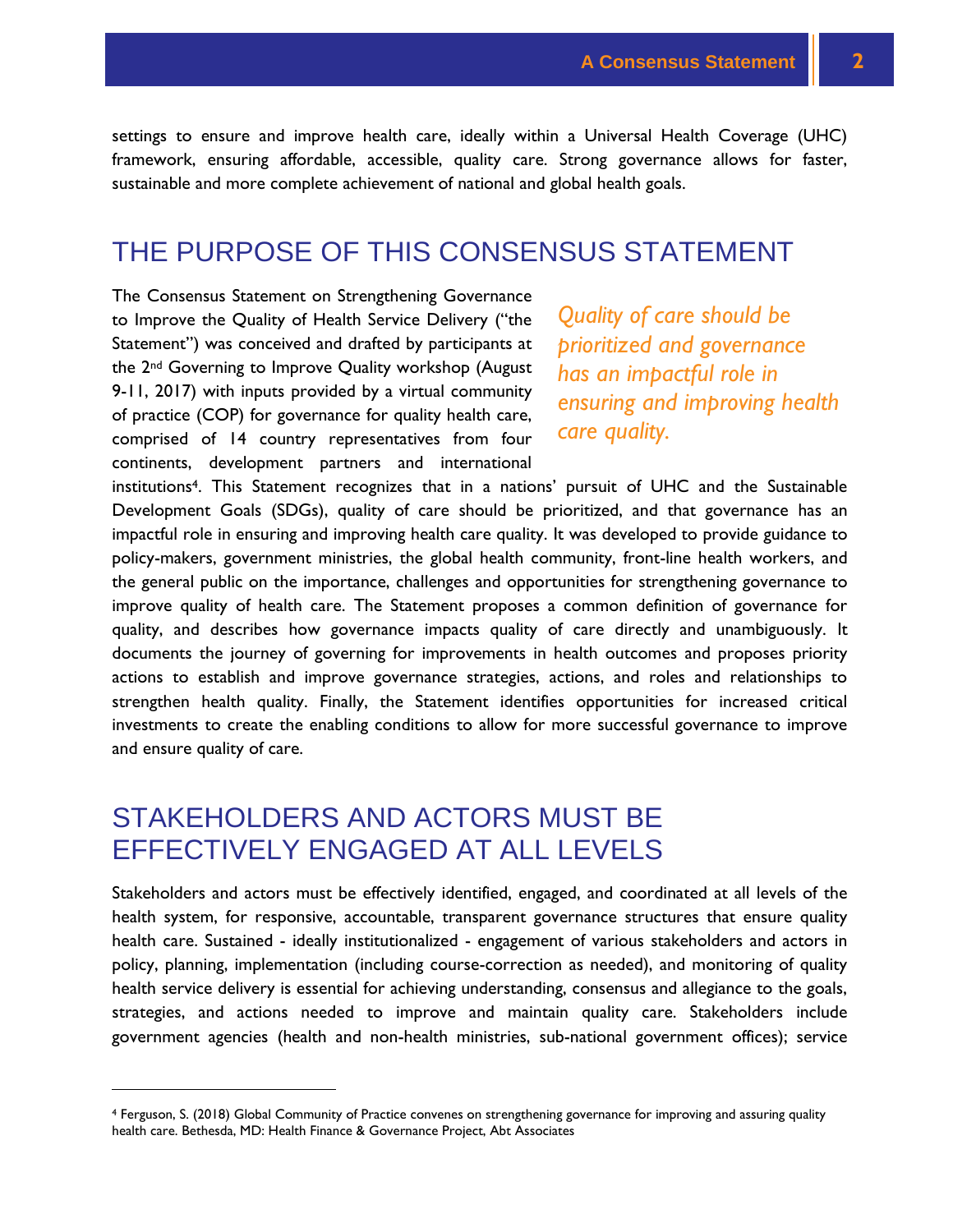n-profits; professional councils and societies; civil s delivery providers (public and private sector providers); financing and regulatory actors; academic institutions; non-profits; professional councils and societies; civil society; patients; and communities.

Experience and research on effective stakeholder engagement has shown that one-off engagement of stakeholders is insufficient. Rather it should be maintained over time as a periodic, repeated, possibly even continuous process, depending on the context. It is preferable to go further by being deliberate and working with many stakeholders, as opposed to moving faster but with limited engagement of one or two stakeholders5.

The process of reforming and strengthening governance for quality care will differ according to the national and local context, and according to the power structures and varying interests of stakeholders. Different cultures, religions and values affect the engagement process.

#### *All stakeholders should be as involved as possible in governance structures.*

Leaders should work to ensure open communication and that understandable and relevant information is accessible to all stakeholders. An engagement process is most effective when the environment does not foster the domination of one stakeholder, but rather when all voices are heard. The voices of the vulnerable, in particular, need to be systemically and regularly captured and communicated to relevant actors.

We recommend that all stakeholders be involved as is possible in governance structures, for example by establishing multi-stakeholder task forces at multiple levels to shepherd reform, policy implementation, and/or monitoring of quality care. This multi-stakeholder involvement should ensure that leaders are accountable for responding to the needs of health workers and clients, and that whistle-blowers and others who raise concerns are not punished. For governance of quality care to be effective, stakeholders should not simply be consulted in policy development and monitoring. They should also be involved and engaged in implementation and evaluation, e.g. creating technical teams that include stakeholders. Government leaders should budget and allocate both time and resources to cover the costs of engaging multiple stakeholders. Sometimes it may be necessary to actively motivate stakeholders to remain engaged, for example with incentives and including a governance role in terms of references of organizations and/or job descriptions. Where possible, establishing a means to cover at least a portion of the cost of non-government involvement could be important to achieve sustained engagement.

l

<sup>5</sup> "Thematic Paper 3 Good governance for the health and well-being of all children and adolescents: Working together for Better Health and Well Being: Promoting Intersectoral and Interagency Action for Health and Well-being in the WHO European Region High-level Conference, "December 2016. Paris, France: World Health Organization.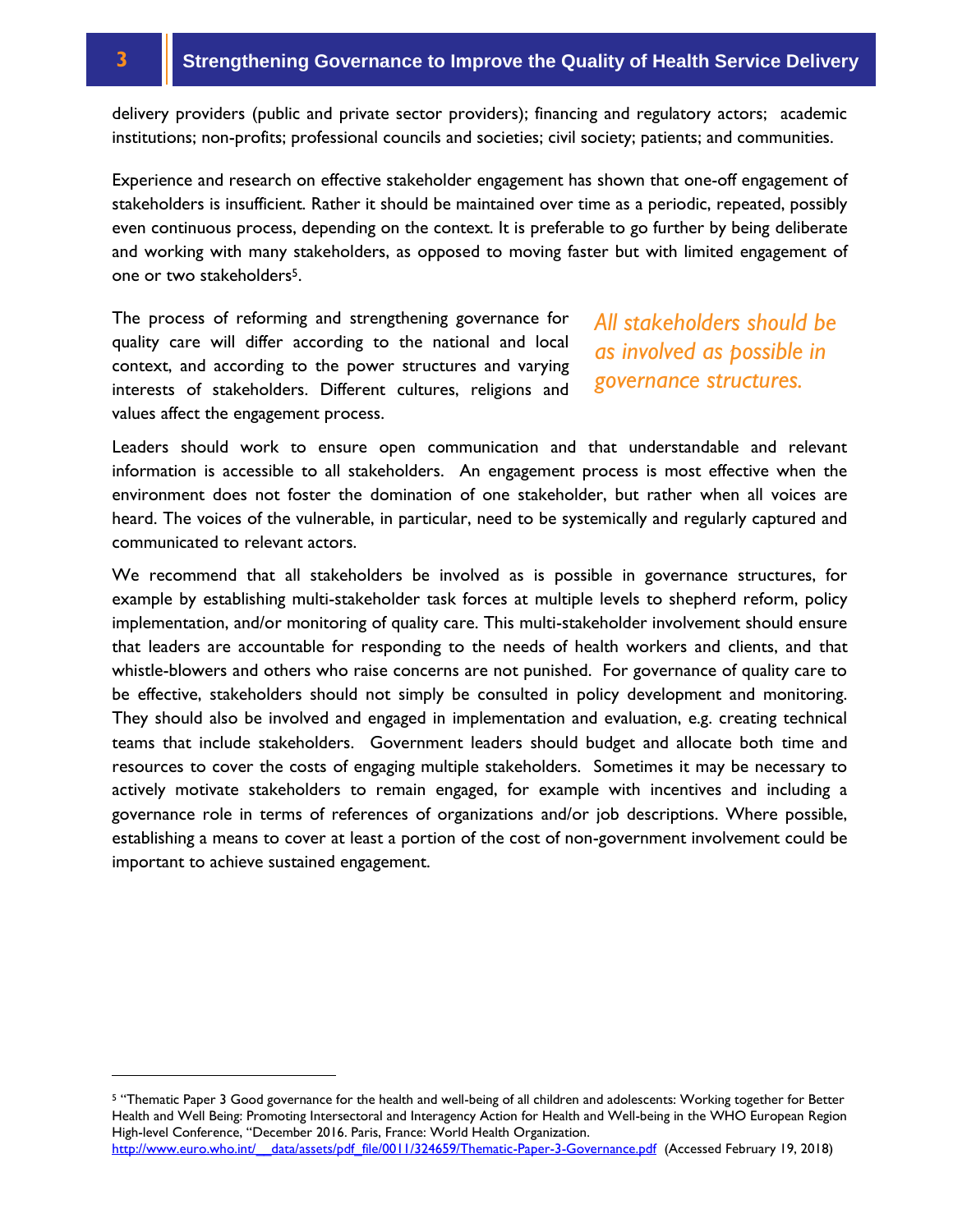![](_page_7_Picture_1.jpeg)

#### MEASURING QUALITY WITH DATA AND APPROPRIATE INDICATORS

Experts and practitioners are keenly aware that the accuracy, timeliness, availability and utility of data for measuring quality of care are essential components to effective governance of quality. Challenges related to effective use of data for decision-making include: fragmentation of data, poor data quality including insufficient validation, ensuring patient confidentiality, low capacity for data collection, reporting, analysis and use at all levels, use of data for sanctions, limited data-driven efforts to make improvements at the front-line level, and data that are not linked to quality of care.

We propose that governments work to ensure that data are accessible for decision-making and increased accountability. That means data must be accurate, timely, and presented in a manner that is both understandable and accessible to decision-makers and stakeholders alike, including health facilities. We need policies at the national and institutional level that mandate data collection and use for governing.

We need appropriately timed data collection, using simple, concise and functional data collection tools; integrated information systems and/or data analysis; appropriate use of information technology; improved data validation at all levels; and clear reporting and analysis. Clearly presented and accessible data should support improved feedback mechanisms for stakeholders that can serve to strengthen the governance of the health system and quality service delivery.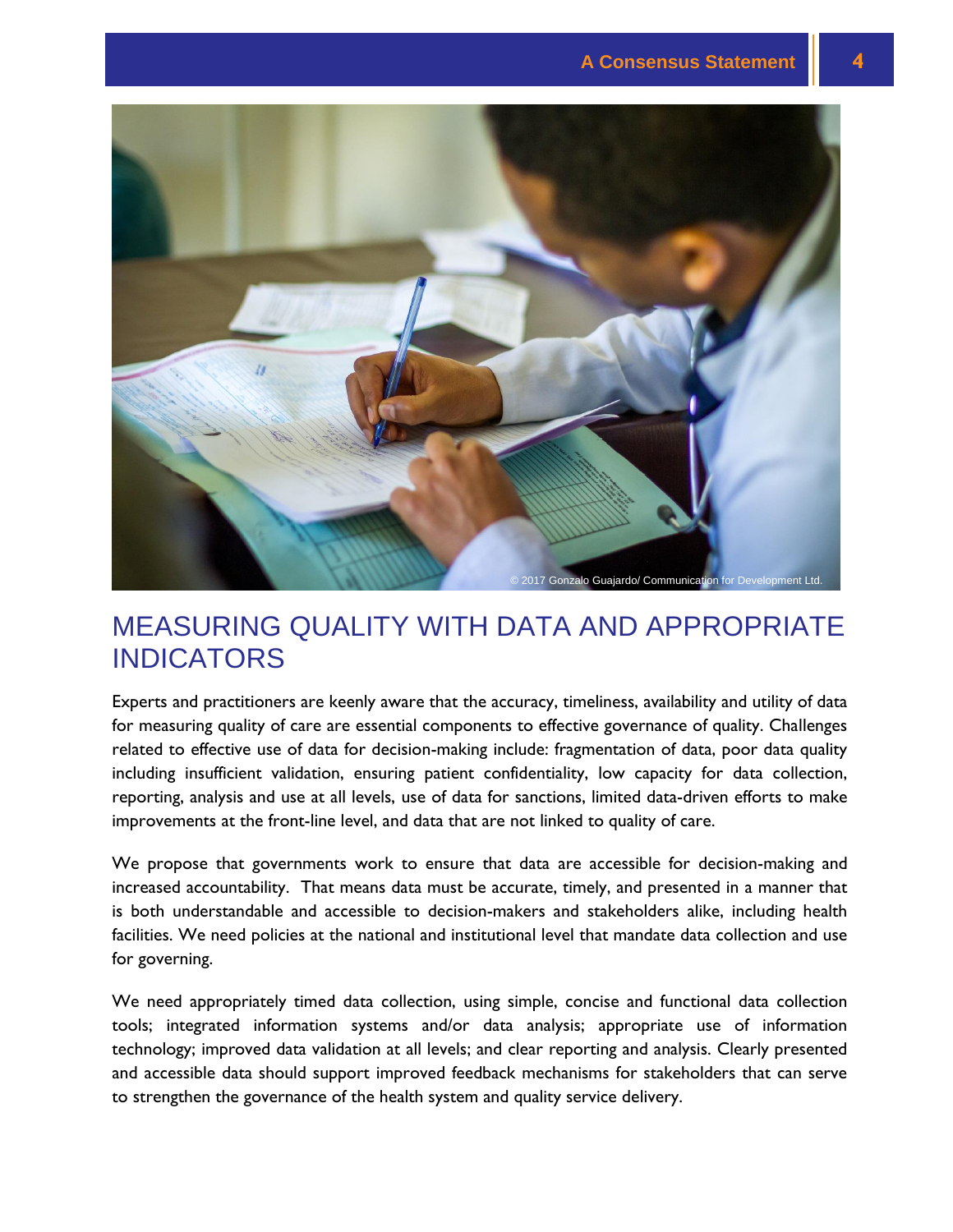Quality indicators should be developed and used to measure and assess inputs, processes, and<br>outcomes, including both health outcomes and customer satisfaction. Participants in the August 2017<br>Governing of Quality Workshop Quality indicators should be developed and used to measure and assess inputs, processes, and outcomes, including both health outcomes and customer satisfaction. Participants in the August 2017 global health community for a clear direction on key indicators to measure quality at the local level. Quality indicators should be specific, measurable, attainable and attributable, relevant and realistic, and time-bound (SMART). These indicators deserve special attention, and should ideally be in line with WHO's quality dimensions<sup>6</sup>.

Health indicators should be combined with financial data to understand whether resources are optimized and effectively used. This analytical process should be part of an established performance monitoring and evaluation system. Standards and indicators should be periodically reviewed for appropriateness, utility, and practicality for quality monitoring. Evaluation and monitoring should be included in planning for policy implementation, including baseline, mid-term and end-line evaluation.

*Increased investment in appropriate data systems is needed to make the goal of effective use of data for strong governance of quality a reality*.

Human resources capacity cannot be overlooked when

strengthening the accessibility and use of data for decision-making. Human resources capacity can be strengthened by including data collection, reporting, analysis and use in job descriptions and providing adequate time and resources for these tasks. Health workers and administrators need preservice and in-service training, incentives, and increased awareness of the importance of providing and using good data for measuring quality and impact. At the institutional level, including in facilities, national governments should establish policies mandating data collection and use, and institutions and human resources must be capacitated to collect and interpret data. The national level must capacitate sub-national actors and facilities on appropriate data collection and the use of data for decision-making.

We recognize this is easily said, but difficult to implement in each of our countries. Increased investment in appropriate data systems is needed to make the goal of effective use of data for strong governance of quality a reality.

l

<sup>6</sup> WHO (2006) Quality of care: a process for making strategic choices in health systems. WHO Press, World Health Organization, 20 Avenue Appia, 1211 Geneva 27, Switzerland.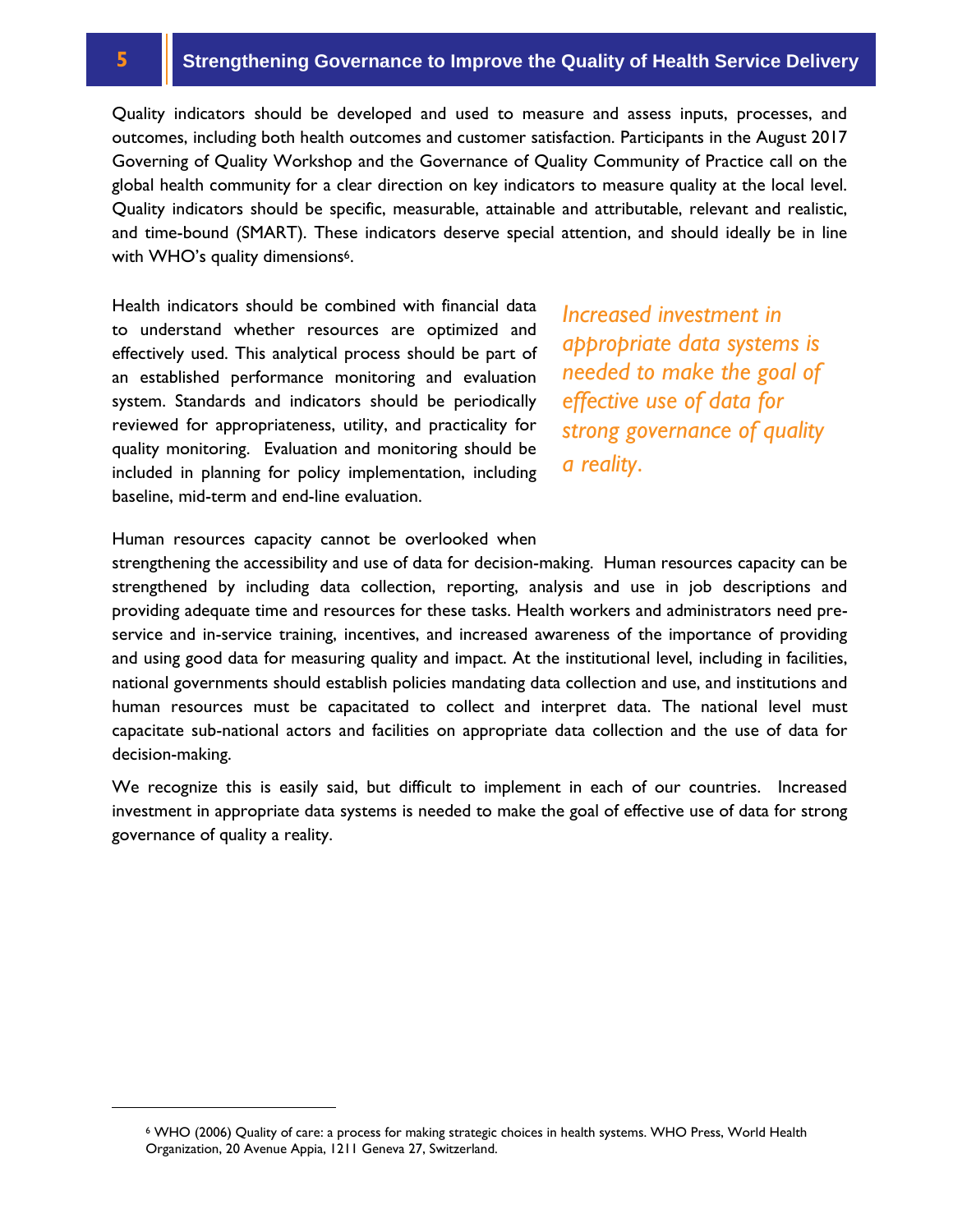![](_page_9_Picture_1.jpeg)

#### EXPLORE AND STRENGTHEN STRATEGIES AND TECHNIQUES FOR ASSURING AND IMPROVING **QUALITY**

Quality improvement (QI) and quality assurance (QA) approaches are designed to meet different objectives. QA approaches often include licensing, accreditation, registration, certification, and empanelment and are usually driven by monetary and non-monetary incentives. QI approaches can be incorporated into many QA efforts, usually include capacity building activities, and can also be driven by monetary and non-monetary incentives. However, both QA and QI approaches are used and understood differently across countries. In some cases, different actors are mandated to implement different approaches, sometimes with overlapping or unclear roles and capacities, which may result in incomplete or fragmented implementation. Policy makers and health administrators, including health workers, when implementing these strategies struggle to:

- Build the capacity of actors in implementing and enforcing these quality approaches aligned with a national direction of improving quality
- **Sustain these mechanisms for assuring or improving quality**
- Motivate providers in maintaining activities that continuously improve quality
- **Monitor the quality of care provided by the facilities**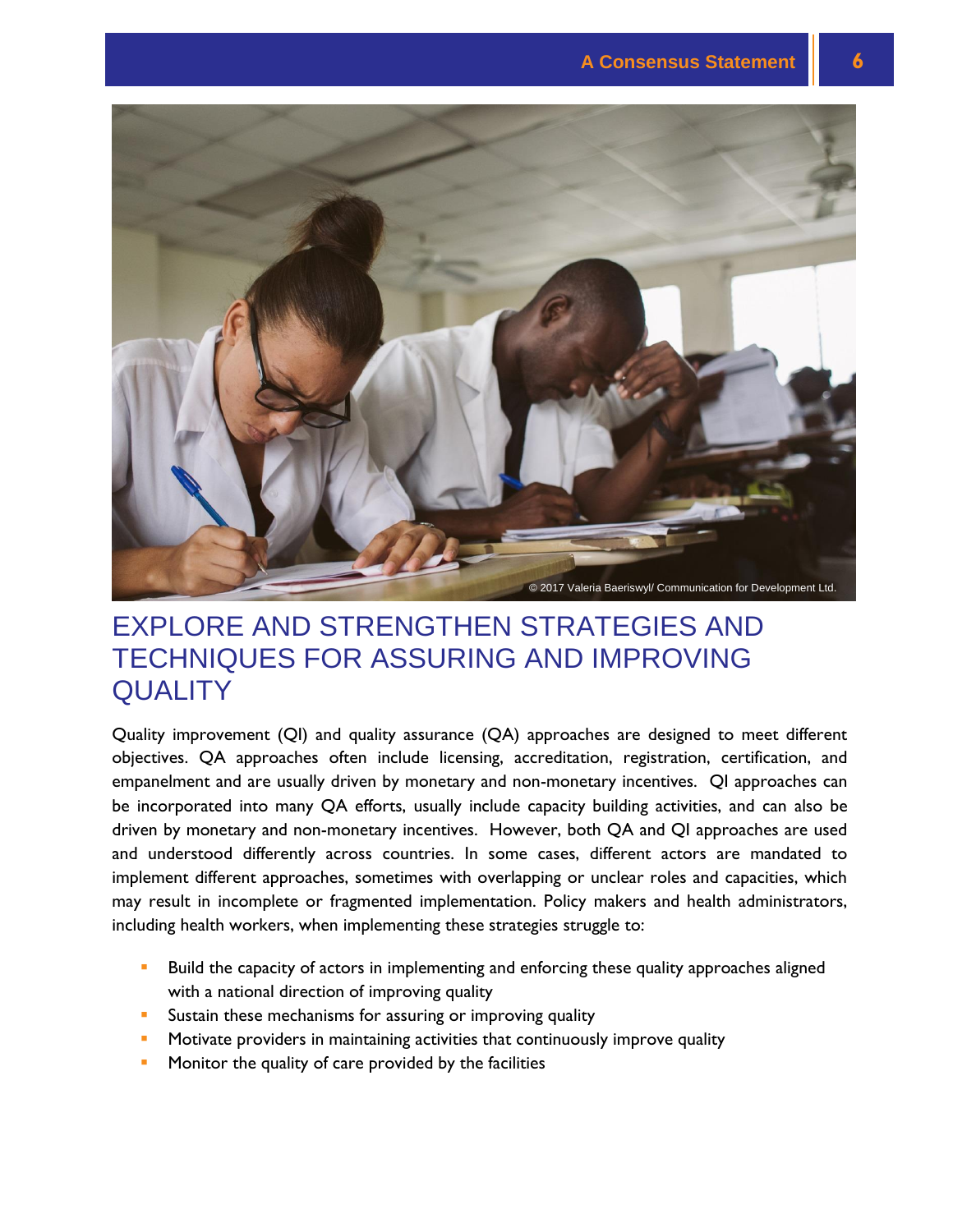:s *c*<br>) รเ These strategies and approaches are often negatively impacted by factors outside of their direct<br>implementation such as: implementation such as:

- The absence of community and patient voice in QA and QI approaches
- **Absence of QI strategies from the curriculum and quality standards of medical and allied** health programs
- **Absent or weak institutional capacity to ensure and monitor quality of essential commodities** and medicines
- **Facility infrastructure and other critical input limitations**
- Costs of QA
- **Lack of availability of capabilities in country for assessing quality**
- **Ability of leaders to interpret QA results**
- **Connectivity to other quality disciplines including quality control and quality planning**

While governments establish their own basic/minimum standards for accreditation as an approach to QA and QI, it is recommended that these standards are developed to align with international standards. Low and middle income countries (LMICs) are seeking a template or a road map for accreditation bodies to align with international standards. This guidance should ensure accreditation costs are not prohibitive to facilities and include a step-wise approach for accreditation, starting with low-hanging fruit.

*It is recommended that standards are developed to align with international standards.*

Country governments should document the positive and negative results and lessons learned from mechanisms used to implement, enforce, monitor and sustain QI in LMICs, including for example documenting outcomes from:

- **EXT** Linking sub-national government health office budgets to quality criteria, and thus penalizing offices that do not meet established quality criteria
- **Providing monetary awards for facilities that achieve the specified quality standards, not only** as a pooled monetary reward for the facility but also as an award for individual health providers
- **EXTED** Linking facility managers' performance contracts with achieving quality standards
- **Institutionalizing non-monetary incentives in improving quality**

It is important to engage communities and patients in developing, implementing and enforcing QA and QI programs.

Medical and allied health training and schools should incorporate QA, QI, quality control and planning in the curriculum and endeavor to become accredited. The Ministry of Health, and not only the Ministry of Education, should provide guidance and recommendations for accreditation standards of medical and allied health training schools.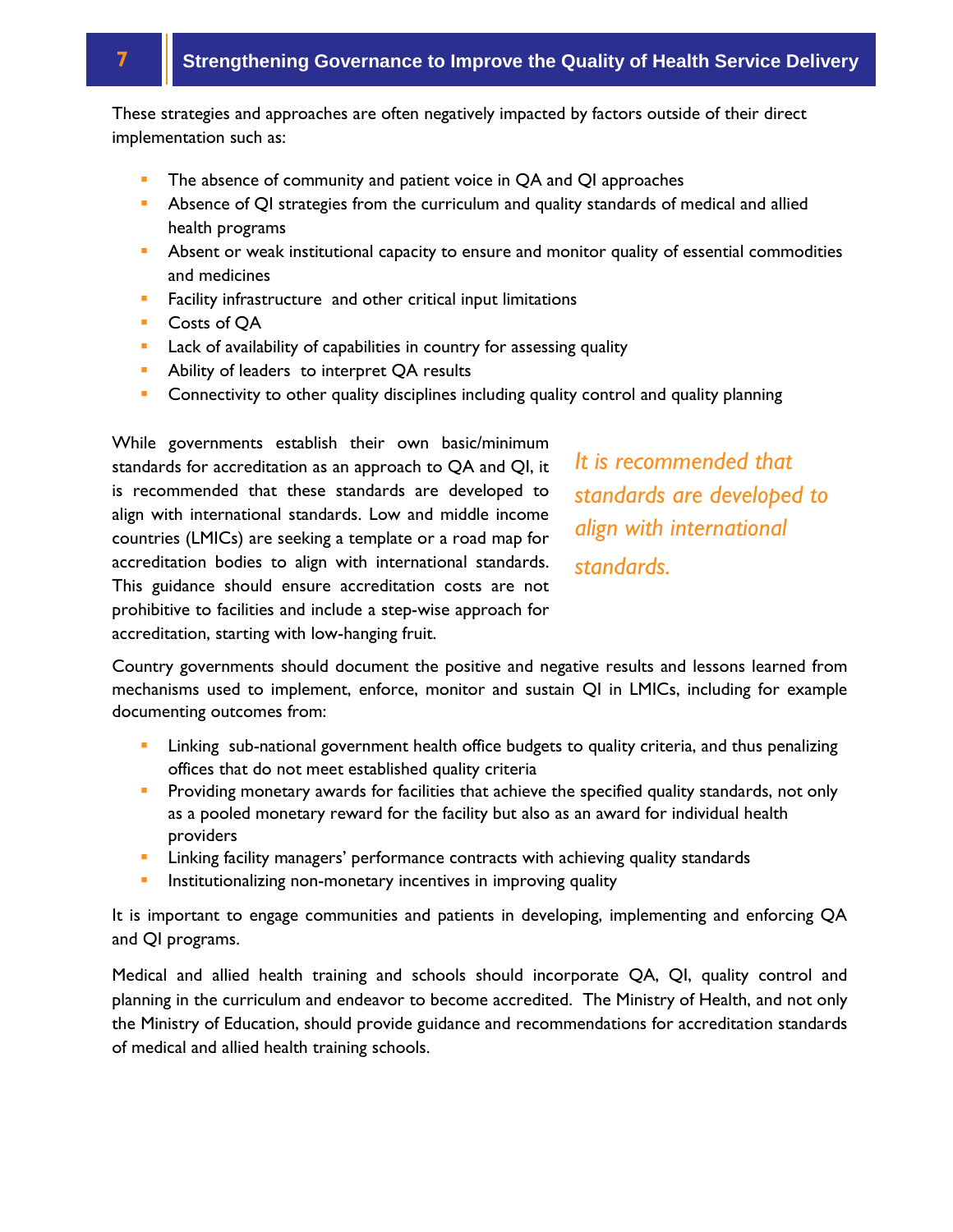![](_page_11_Picture_1.jpeg)

### LEARNING TO INFORM FUTURE DIRECTIONS

We call on the global community, national governments and all stakeholders to work to ensure that best practices for governing to ensure quality in healthcare and patient safety are captured and shared within and among countries, to devote resources to understand the institutional roles and governance structures that yield the greatest sustained impact on quality, and to document innovation in this area of work.

Policy-makers world-wide increasingly recognize the importance of governance to achieve and maintain quality care, particularly in pursuit of UHC. Countries are learning while doing, and there is an appetite to increase this learning not only at the local, sub-national and national levels but also across borders. Learning from implementation to inform overall national strategic direction on quality has become increasingly important. We need to devise approaches and strategies for capturing best-fit or "good" practices, including cost-effectiveness and efficiency dimensions along with access and quality. Recommended actions include:

- Develop a global learning mechanism that seeks to capture emerging lessons on the frontline of health care improvement, while driving national health systems to UHC
- Engage actors, such as universities and those who have research to share, who inform best-fit or good practices
- Fund and organize local and international conferences and meetings to share experience and knowledge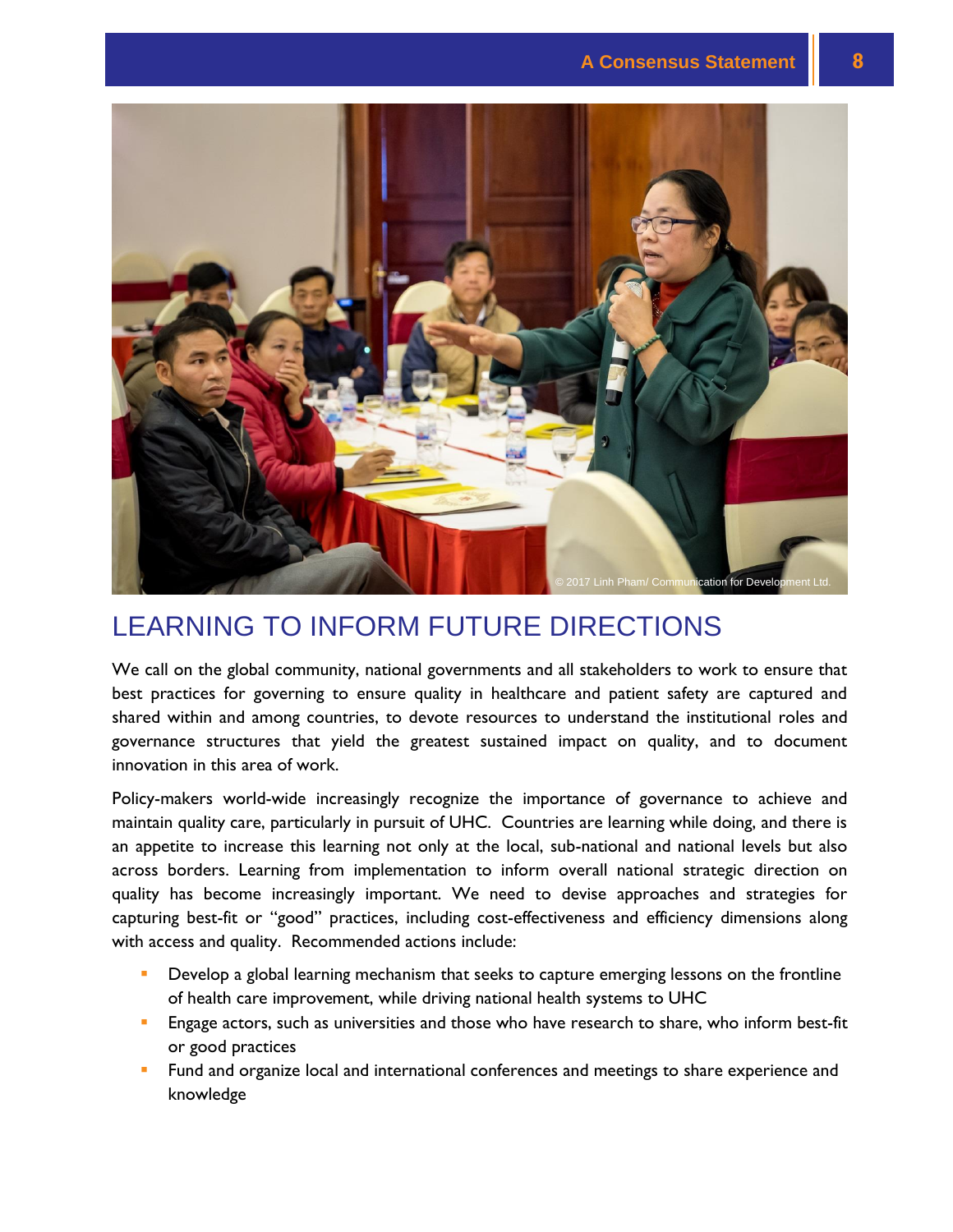l

- related platforms such as the WHO's Learning Net<br>related platforms such as the WHO's Learning Lab<br>ng lessons and facilitate learning within and across **Continue to enhance and populate the Joint Learning Network for UHC (JLN)<sup>7</sup> and utilize** quality-related platforms such as the WHO's Learning Laboratory for Quality UHC<sup>8</sup> to share emerging lessons and facilitate learning within and across countries
- Maintain and/or create COPs that bring together implementers, policy-makers, researchers and users
- Incorporate human-centered design into best-fit or good practices
- **Develop and promote global and national research agendas**
- **Foster innovation by creating Centers of Excellence and Innovation to incubate ideas and** create incentives to innovate like challenge grants, fellowships and awards.

This COP recognizes the important role that research can play in learning. We have devised a research agenda to capture best-fit or good practices for governing to improve the quality of health care.<sup>9</sup> The research agenda should be a starting point for national and global stakeholders to customize and develop their own research agendas and studies. We recommend that, at the country and global levels, stakeholders be engaged in prioritization of research themes, to ensure consensus on the research questions and methods.

*Global community, national governments and all stakeholders must work to ensure best practices are captured and shared within and among countries.*

Operational or implementation research can be particularly useful for policy makers, especially in the context of health reform in the pursuit of UHC. The global community will benefit from a balance between qualitative and quantitative methodologies, and the effective engagement of academics and other research bodies.

We call on development partners to fund research on governing quality where national budgets are limited. Research findings should be widely disseminated to further global understanding. Newly acquired evidence and knowledge should be used to inform country policies, programs and practices.

<sup>7</sup> The Joint Learning Network, an innovative country-driven network of practitioners and policy makers around the globe, is committed to expanding UHC to progressively improve health outcomes in low and middle income countries. For more information, see: www.jointlearningnetwork.org

<sup>8</sup> The WHO Global *Learning Laboratory* (GLL) for *Quality UHC* links the experiences, expertise, passion and wisdom of people across the world, representing multiple disciplines, on important issues relating to *quality* in the context of *UHC*. See: http://www.who.int/servicedeliverysafety/areas/qhc/gll/en/

<sup>9</sup> Laird, Kelley, Lisa Tarantino, Tiernan Mennen, and Adam Koon. January 2018. Governance to Improve the Quality of Health Services: A Research Agenda. Bethesda, MD: Health Finance and Governance Project, Abt Associates.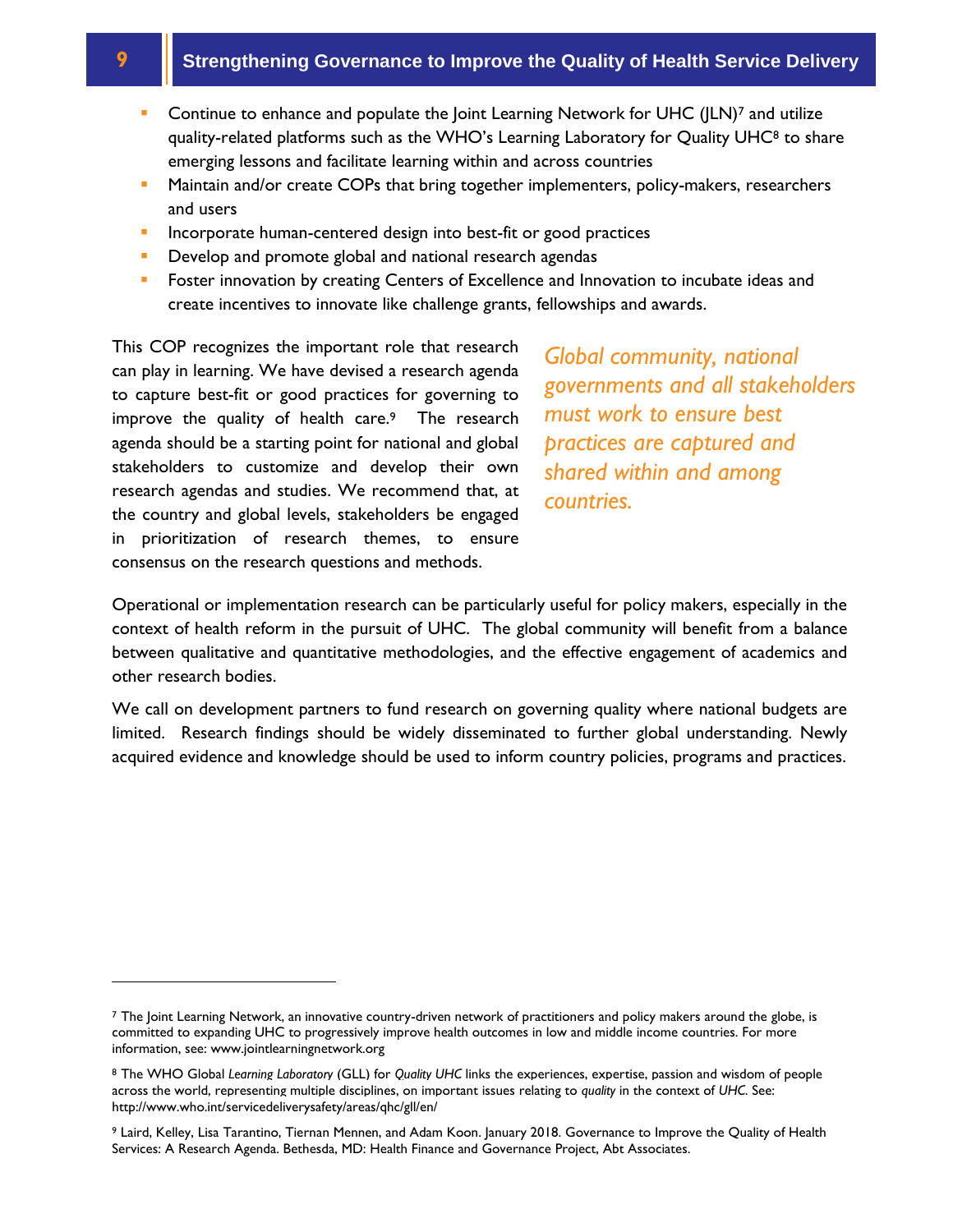### GOVERNING FOR QUALITY AND EMERGING GLOBAL HEALTH PRIORITIES

This COP agrees that global health priorities include: the SDGs, the pursuit of UHC, communicable and infectious diseases, non-communicable diseases (NCDs) and other emerging infectious diseases. Strengthening governance to improve the quality of service delivery serves to support these priorities.

National policies and strategies are a key driver for effective governance of quality service delivery at all levels within the health system. Good policies and strategies account for varied differences at the subnational level within country. They are developed through consultation and engagement with stakeholders. They are linked with clear operational and measurement plans, creating a strong foundation

*In an interconnected world where disease can spread quickly, quality service delivery at the frontline can help detect, prevent and respond to health system threats in a timely manner.*

for tracking performance and implementation of quality service provision. Good strategies allow governing bodies and institutions to seek and solve problems proactively, respond to new or changing concerns of front line workers and patients, and build open communication channels for input from all stakeholders.

Countries committed to providing integrated people-centered care require strong governance to ensure services are safe and effective. As health systems strive to *do no harm* to their beneficiaries, considerations should also include efficiency, equity and client satisfaction, along with other priority domains noted in each country. Institutional structures and mechanisms that seek to govern quality should direct financial and human resources to address quality of care and monitor progress made on health systems strengthening.

The SDGs are all intimately related. To achieve the goals of SDG 3, the health sector must work with other sectors such as SDG 6 (clean water and sanitation), SDG 7 (affordable and clean energy), SDG 9 (industry, innovation and infrastructure) and SDG 17 (partnerships for the goals). Governance of quality can help progress on the SDG agenda by engaging with multiple stakeholders, including communities and patients, who have clear roles and responsibilities to improve the health status of the population. The stakeholders must share a common vision to produce needed results, guided by a country's strategy and/or regulatory framework and policy. Such engagement and involvement with all stakeholders serves to create an environment where all parties are held accountable to some extent.

In an interconnected world where disease can spread quickly, quality service delivery at the frontline can help detect, prevent and respond to health system threats in a timely manner. Directing resources at subnational level to improve and assure quality improves the functionality of the health system and guards against health emergencies.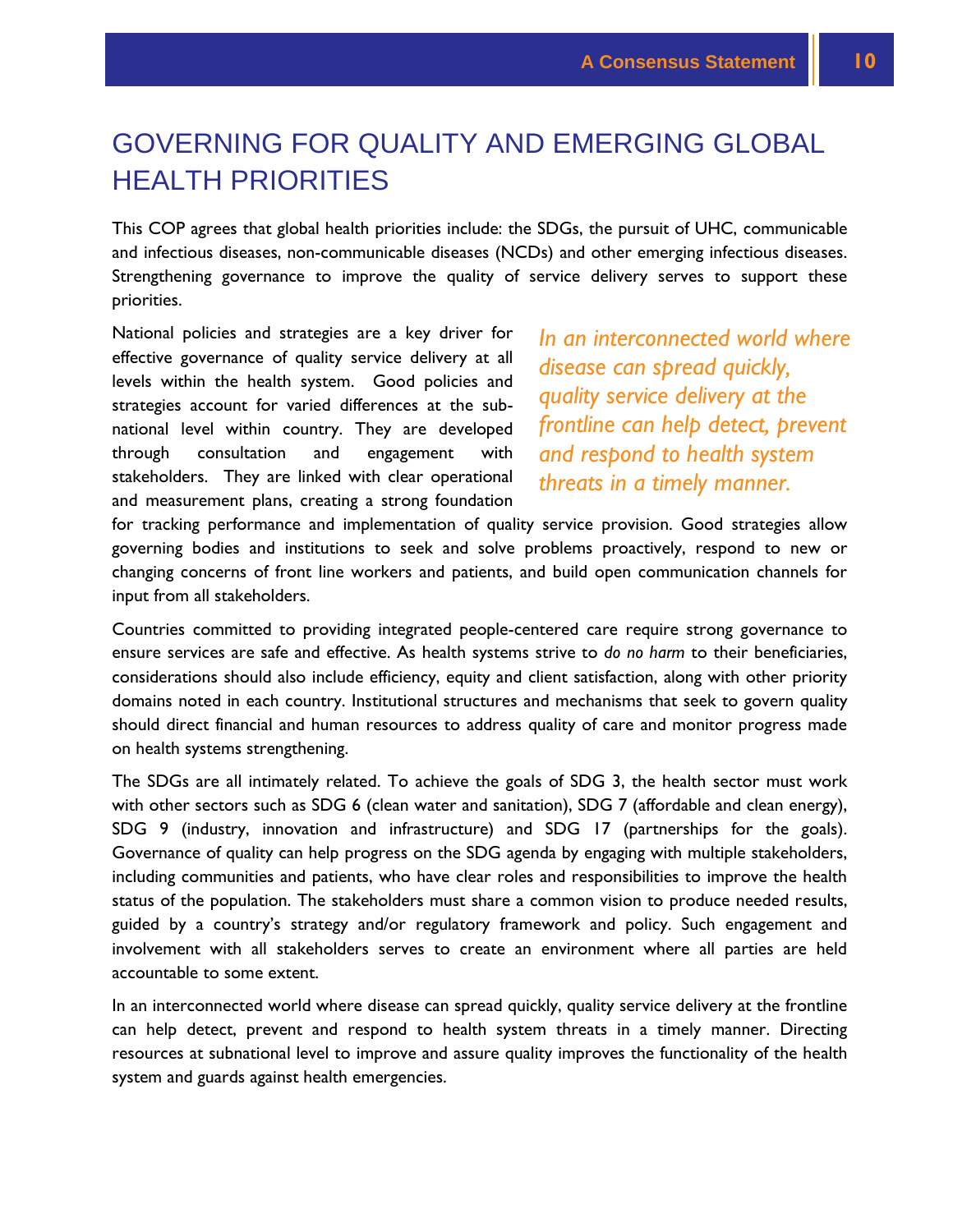### A CALL TO AC<br>INVESTMENT A CALL TO ACTION: PRIORITY AREAS FOR<br>INVESTMENT

้<br>eri<br>g t We call on governments, the private sector, global organizations and development partners to invest in strengthening the transparency, accountability and responsiveness of health care delivery to assure and improve quality. There are ten areas we propose for increased and sustained investment for the greatest impact on the governance of quality care.

![](_page_14_Figure_3.jpeg)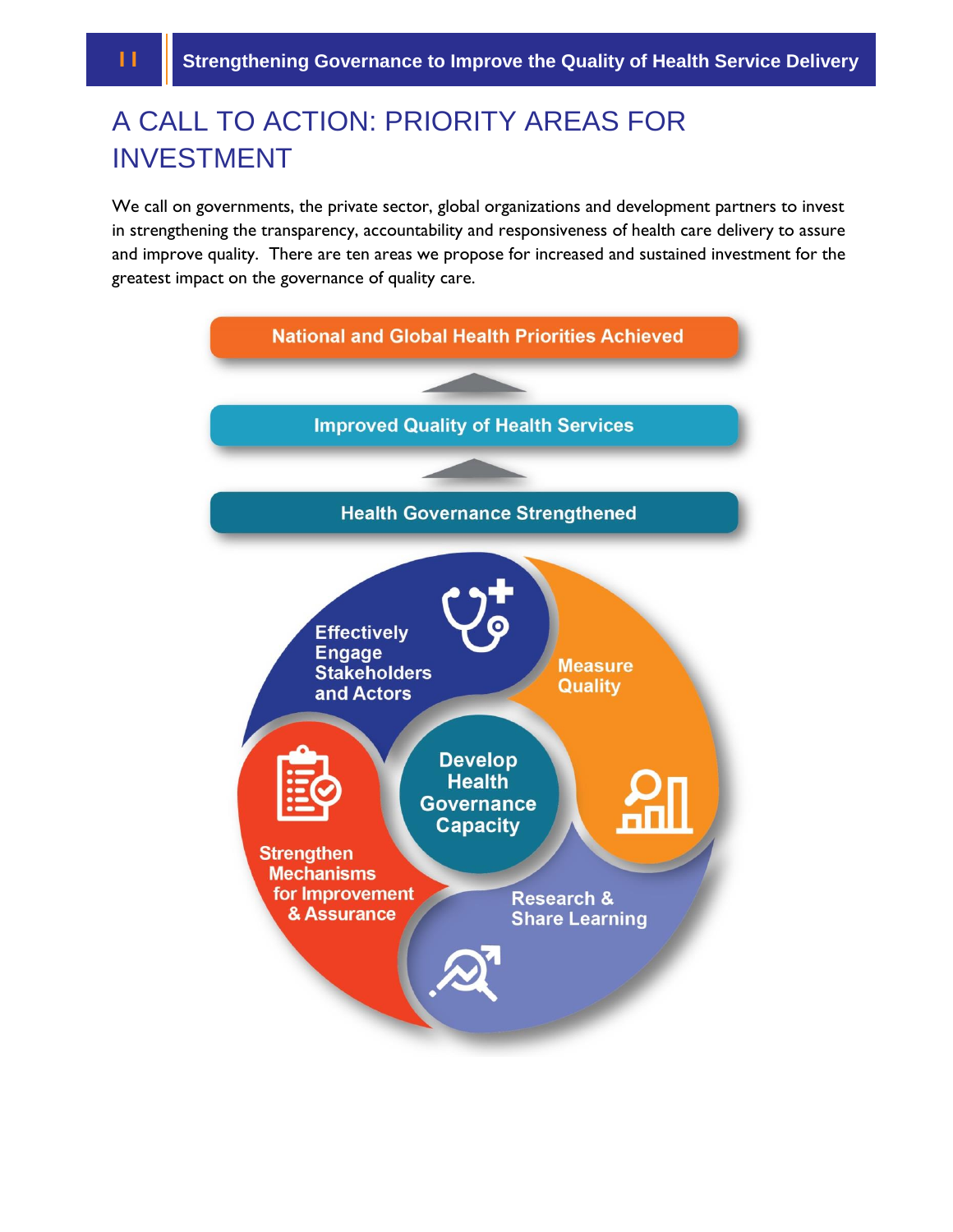![](_page_15_Picture_1.jpeg)

### Effectively engage stakeholders and actors

1) Strengthening of inter-sectoral and inter-institutional communication, coordination and collaboration to improve quality care. Examples include: Ministry of Health (MOH) and Ministry of Finance alignment on resource allocation for health priorities; MOH-Ministry of Education coordination and collaboration on pre-service training for quality; public health authorities and the MOH on determining health priorities; and health insurance institutes and the MOH on standards.

2) Invest in transparency and accountability mechanisms to drive behavior change for better quality services in both public and private sectors, including engaging communities and civil society as watchdogs. The explicit priority here is to reduce corruption.

![](_page_15_Picture_5.jpeg)

### Measure Quality

3) Invest in the establishment and implementation of evidence-informed national standards for quality, and pair that with monitoring and enforcing standards at the frontline. Consideration of international standards needs to be balanced with local needs and realities.

4) Invest in data collection, management, and usability across sectors and institutions and within health institutions. Patient feedback mechanisms should be among these investments in data collection and sharing.

![](_page_15_Picture_9.jpeg)

#### Strengthen mechanisms for improvement and assurance

- 5) Invest in legal frameworks that support quality health care.
- 6) Develop health service delivery systems to fit local contexts for QI and QA.

![](_page_15_Picture_13.jpeg)

l

#### Research and share learning

7) Invest in research and evidence generation about governing for quality of care. In order to prioritize scarce resources, research is needed to understand the most impactful investments in governance for quality improvement and assurance approaches. We have developed a preliminary research agenda to use to guide prioritization.

8) Invest in centers of innovation for quality. This can be a low cost initiative that can be high value.<sup>10</sup>

<sup>&</sup>lt;sup>10</sup> For an example of the types of resources a center of innovation can generate see the US Department of Health and Human Services[: https://innovations.ahrq.gov/](https://innovations.ahrq.gov/) (accessed May 1, 2018)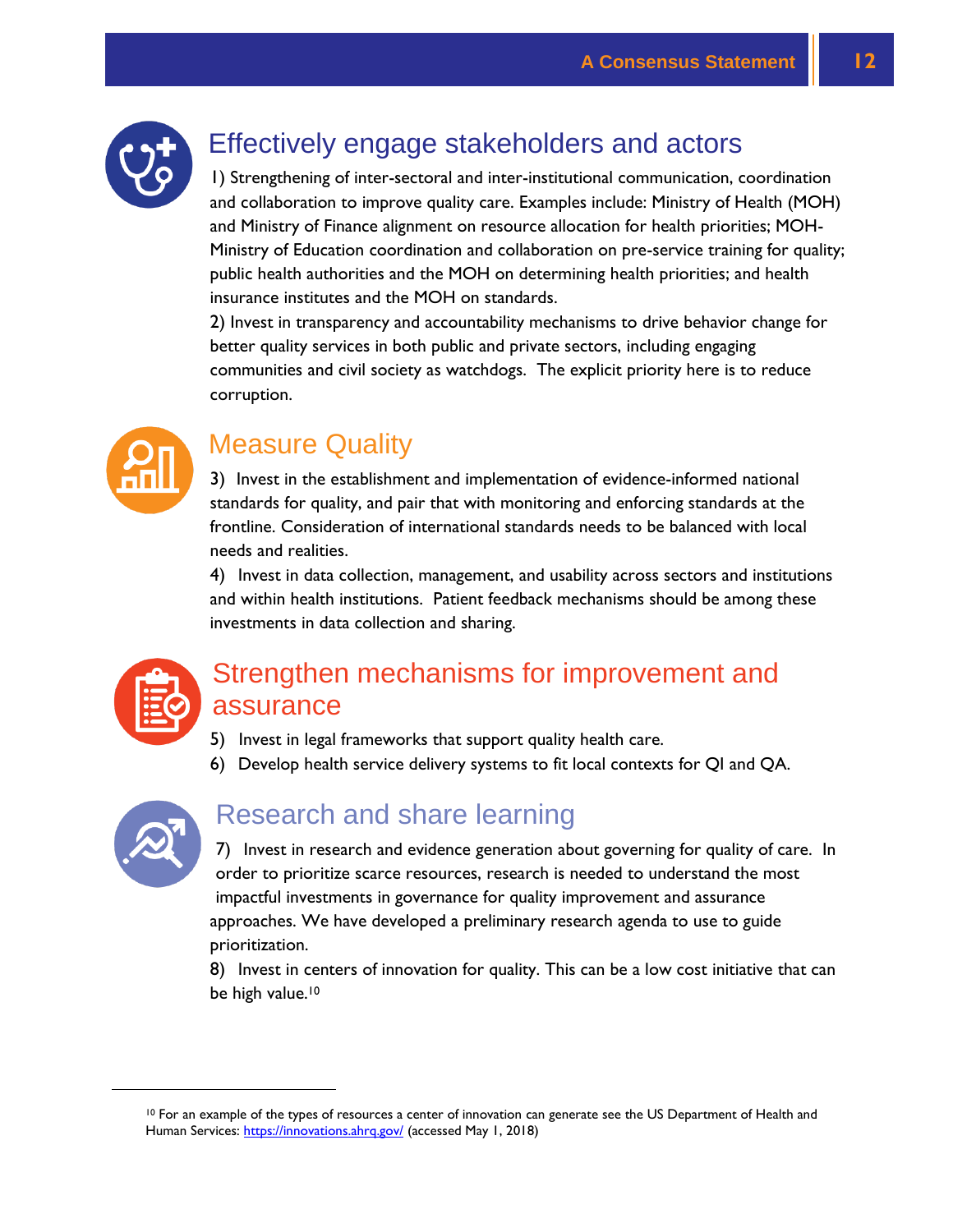productive to invest in global learning and lesson s<br>nportant topic through a community of practice, vi<br>nd in-person exchanges. 9) Continue to invest in global learning and lesson sharing among nations on this important topic through a community of practice, virtual exchanges and learning labs, and in-person exchanges.

![](_page_16_Picture_2.jpeg)

## Develop health governance capacity

10) Last but not least, increase institutional capacity building for key health institutions at national and sub-national levels related to governance. This includes adequate staff levels, training, processes and resources for ministries of health, national health insurance institutes, QA agencies, facilities, and other quality actors.